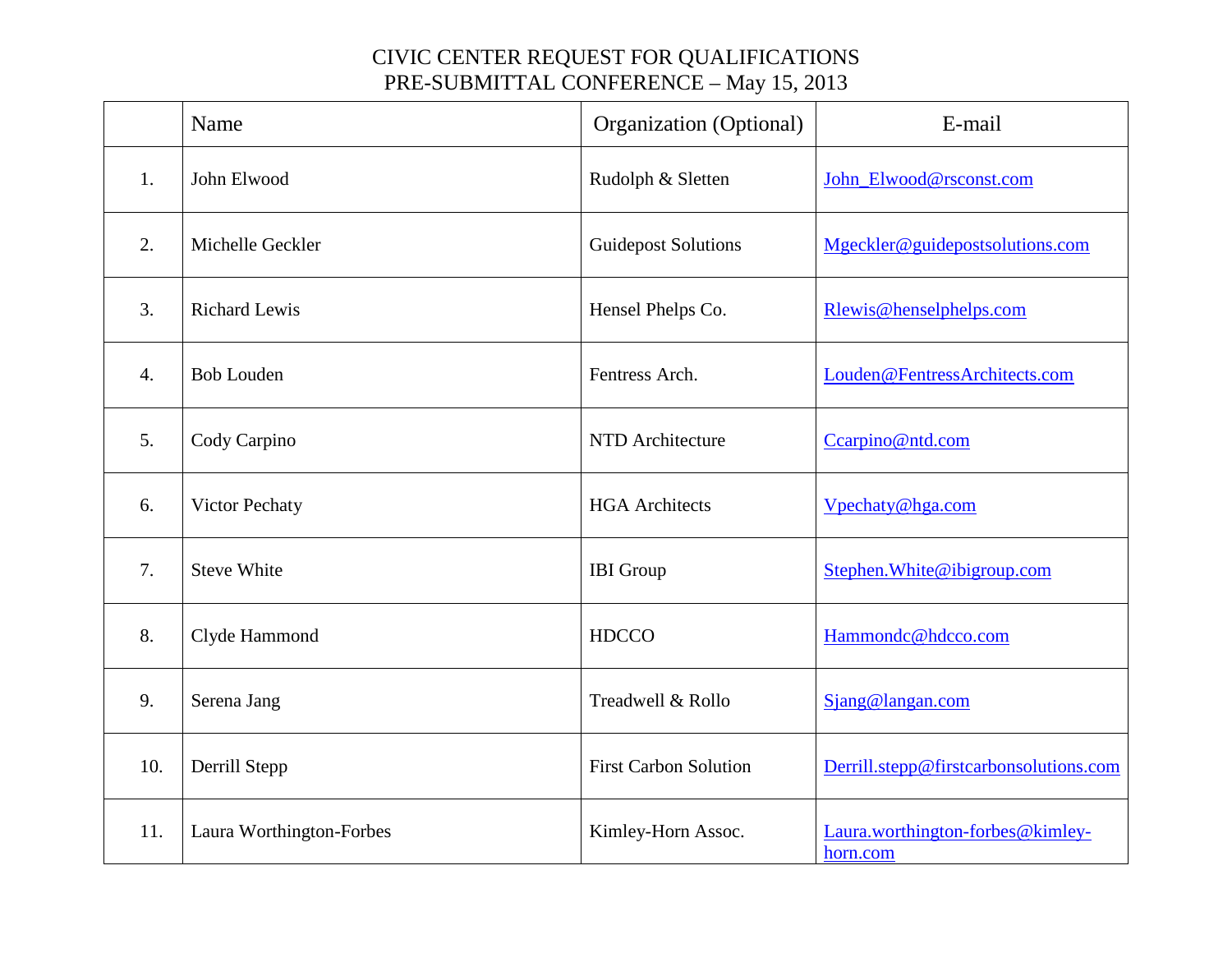|     | Name                  | Organization (Optional) | E-mail                             |
|-----|-----------------------|-------------------------|------------------------------------|
| 12. | Lauren Sherman        | Kate Keating Assoc.     | Lauren.sherman@kkainc.com          |
| 13. | Alan Hyden            | <b>Wilson Meany</b>     | Ahyden@wilsonmeany.com             |
| 14. | Jessica Qian          | Hines                   | Jessica.qian@hines.com             |
| 15. | Peter Tsai            | Hines                   | Ptsai@hines.com                    |
| 16. | Kelly Cardella        | <b>HGA</b> Architects   | Kcardella@hga.com                  |
| 17. | Dawn Merkes           | Group 4 Architects      | Dmerkes@g4arch.com                 |
| 18. | Raul Laborin          | Parsons Brinckerhoff    | Laborinr@pbworld.com               |
| 19. | <b>Jess McInerney</b> | Watry                   | Jmcinerney@watrydesign.com         |
| 20. | <b>Josh Burroughs</b> | <b>BSB</b> Development  | Jburroughs@barryswensonbuilder.com |
| 21. | Julie Clement         | Sandis                  | Jclement@sandis.net                |
| 22. | Julie Satterwhite     | Rutherford & Chekene    | Jsatterwhite@ruthchek.com          |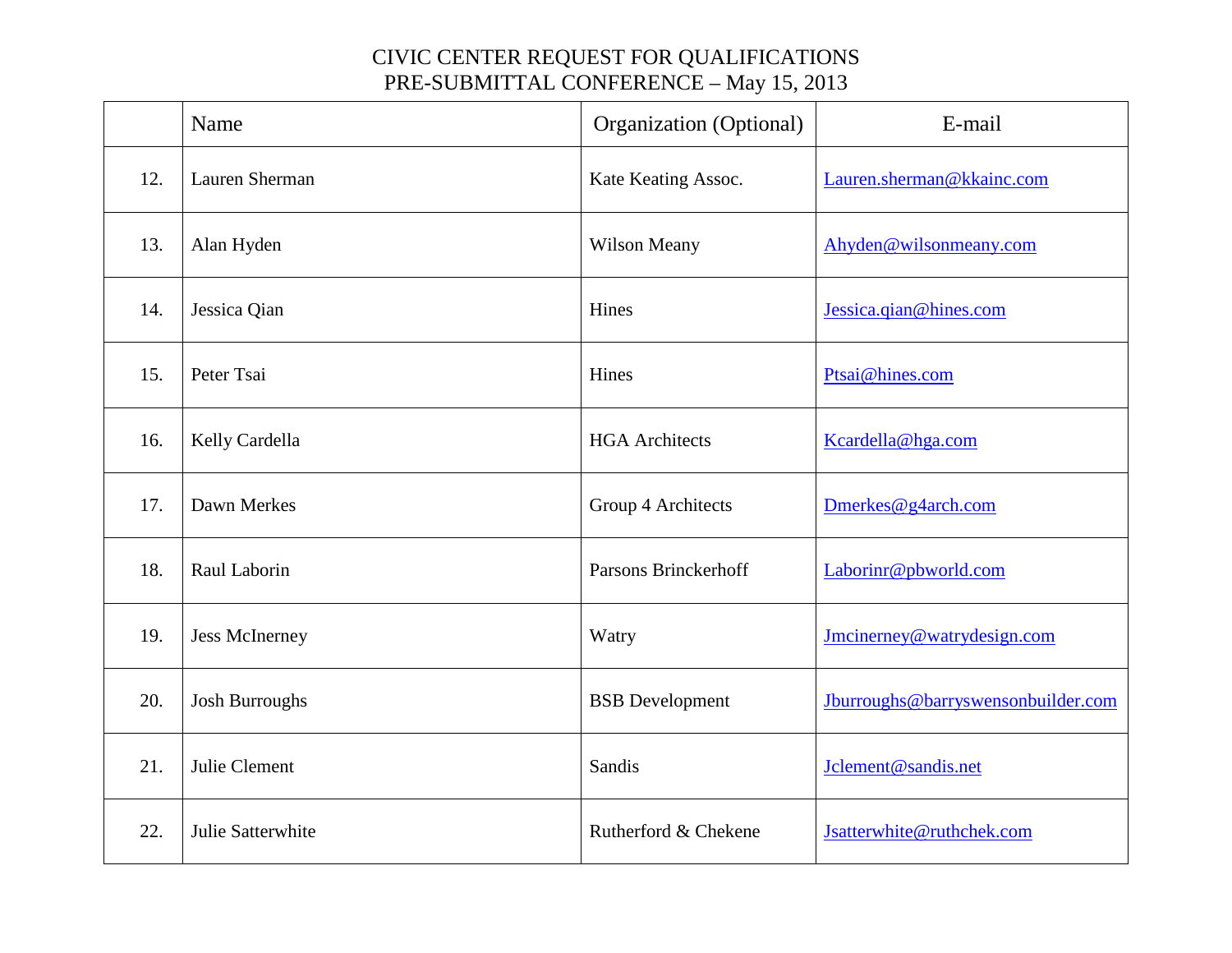|     | Name                 | Organization (Optional)     | E-mail                          |
|-----|----------------------|-----------------------------|---------------------------------|
| 23. | <b>Grant McInnes</b> | <b>ARUP</b>                 | Grant.mcinnes@arup.com          |
| 24. | Karen Kristofferson  | <b>Siemens</b>              | Karen.Kristofferson@siemens.com |
| 25. | Hanns Lee            | Lowe                        | Hlee@loweenterprises.com        |
| 26. | <b>Albert Lemus</b>  | Lowe                        |                                 |
| 27. | Erik Sueberkrop      | Studios                     | Esueberkrop@studios.com         |
| 28. | Casino Fajardo       | <b>Barron Builders</b>      | Cfajardo@barronbuilders.com     |
| 29. | <b>Martin Bovill</b> | Lend Lease                  | Martin.Bovill@lendlease.com     |
| 30. | <b>Brian Pianca</b>  | <b>Wood Partners</b>        | BAP@woodpartners.com            |
| 31. | John Duvivier        | Gensler                     | John_Duvivier@gensler.com       |
| 32. | <b>Beverly Prior</b> | <b>HMC</b> Architects       | Beverly.Prior@hmcarchitects.com |
| 33. | Jeffrey T. Berg, AIA | <b>Steinberg Architects</b> | Jberg@steinberg.us.com          |